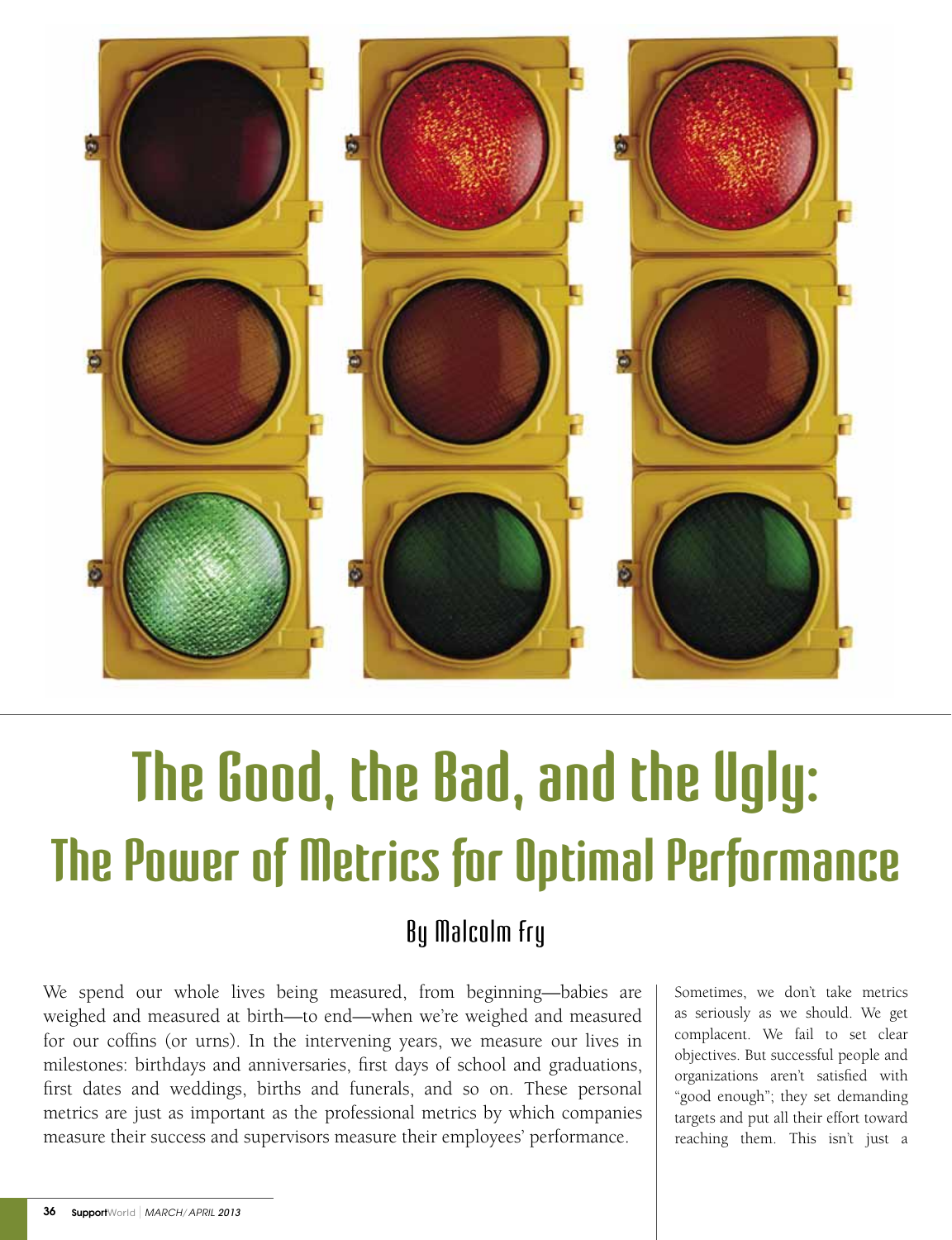characteristic of modern business, either. Look at the marvels built by past cultures and civilizations. They all had one thing in common: a shared goal. Whether it was religious, scientific, or political, it was something everyone could relate to and work towards.

Goals and metrics are two sides of the same coin. Without one, the other is meaningless. In this article, I will introduce you to two related concepts: Good Day Bad Day (GDBD) and service focal points (SFP). SFPs are overall goals or objectives based on specific metrics, KPIs, and CSFs. Whether your meet or miss your SFP targets will determine whether you've had a Good Day or a Bad Day, an indicator of daily performance. Armed with this information, you can make incremental adjustments to your processes to keep your service desk on track and performing at a level that meets or exceeds the organization's expectations.

## **The Good Day Bad Day Concept**

Consider baseball. Ask any die-hard fan how she knows her team is a success and she'll rattle off a veritable alphabet soup of statistics. But what's the one statistic that truly matters? Wins. The same is true for the service desk. SFPs distill many metrics down to one simple statistic that tells you whether the last twenty-four hours was a Good Day or a Bad Day. If you had a Good Day, you can relax and concentrate on the job in hand; if you had a Bad Day, then you had better find out what caused it so you can stop it from happening again. Note that having a Good Day doesn't mean you can rest on your laurels. To stop your service desk from getting complacent, you should regularly review your Good Day targets and set morechallenging objectives.

### *Advantages to the Good Day Bad Day Concept*

There are many advantages to the GDBD concept, but right at the top of that list is that it enables the service desk to focus its attention on ITSM and how successfully its principles and processes have been applied over a given period. For example, GDBD is particularly germane to continual service improvement, one of the main stages of the ITIL lifecycle (though it might be more accurate to call it continual *service quality management*). Even if the service desk had a Bad Day, by reviewing its GDBD data, CSI can make recommendations for improving quality, service, and performance.

Start each day with a short GDBD review. This will get everyone, from IT to the business, on the same page. Create a GDBD webpage on your intranet and update the service desk's GDBD status every morning. Encourage all staff members, throughout the organization, to visit the page regularly. You'll be surprised how many people access the site, even on Bad Days. Publishing your GDBD status and sharing the underlying metrics can help you create a new and deeper bond with your internal customers; if your service desk has struggled to overcome the us-versusthem barrier, Good Day Bad Day can give you a boost. Above all, have fun with it. GDBD is an example of what I call "metricity" (metrics + electricity); done right, it can electrify your metrics program and galvanize your service desk's overall performance.

### *Approaches to the Good Day Bad Day Concept*

To make a success of the GDBD concept, make sure your approach focuses on the departments, processes, and resources that are most important to your organization.

- **Service Desk:** This is an example of GDBD being aimed at a single function, application, service, or facility. Even if you can't get your entire IT department to buy into the concept, you can implement GDBD narrowly, to a single resource.
- **• Service Level Agreements:** Good SLAs should cover all aspects of a service. Thus, they should reflect the performance of all of the departments and individuals who contribute to meeting those targets. Whether it's one SLA or a group of SLAs, you will still need to distill these down to a single SFP.
- **• Service Level Management:** This entails a much broader application of the Good Day Bad Day concept. If GDBD has one weakness, it's in trying to distill too many components down to a single SFP. If you intend to apply GDBD to SLM, you may need to create a number of SFPs and view each one as an independent GDBD target.
- **The Business:** This GDBD approach is broader still, concentrating on the services that are vital to the organization as a whole, instead of IT and ITSM exclusively. However, this doesn't mean that you can't (or shouldn't) measure and report on individual services as secondary SFPs for internal use.
- **ITSIII:** Another approach is to apply GDBD to a few key service management processes or functions. If you aren't responsible for all of the ITSM processes your support organization uses, your performance may be negatively affected by the contributions of other process owners. This localized application of GDBD will draw your organization's attention to you and your staff, which may, in turn, inspire reluctant process owners to participate.

The key to success with the GDBD concept is starting small. For example, don't be afraid to start with one SLA, introducing a new SLA on a regular basis until you have a full complement. That said, selecting the right SFP is also imperative.



**KPIs**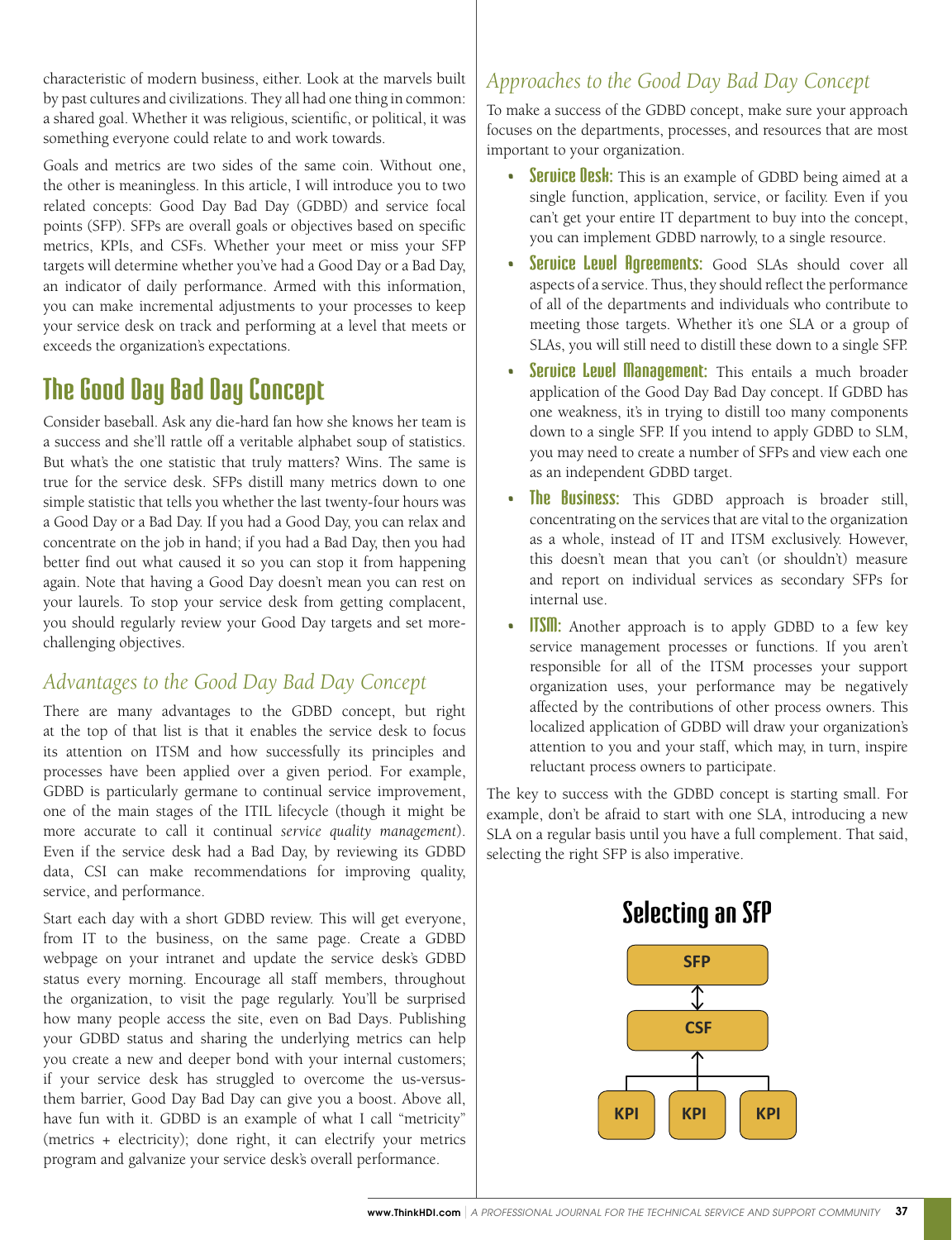# WALK

The right SFP makes all the difference. To define your SFP, look to your critical success factors and key performance indicators; they should feed and be fed by your SFP. The graphic on the previous page illustrates a simple approach, where three KPIs feed into a single CSF. This relationship can be much more complex and comprehensive. In the example below, nine KPIs feed three CSFs, which in turn feed one  $SFP<sup>1</sup>$ 

As you can see, it's possible to meet your overall GDBD target even if you miss your individual KPIs and CSFs targets. This does, however, indicate that you need to take some corrective action behind the scenes to address these anomalies before they cause trouble.

# **How It All Works**

Executing the GDBD concept is fairly simple. The diagram below illustrates the basic process.

- **• Collate your metrics.** Ideally, this data should be collated electronically, though it can also be tracked manually using a simple spreadsheet.
- **• Enter your GDBD data.** Whether this is an automatic or manual process, always double check the data entry or collation. It would ruin the creditability of your initiative if a Good Day was declared a Bad Day, or vice versa.



 $^{\rm 1}$  This diagram illustrates the ITSM process approach, but it's easy to see how a hierarchy of KPIs, CSFs, and SFPs can tailor the GDBD approach to any department, process, or resource. A good source of CSFs and KPIs can be found at the end of each process chapter in the core ITIL books.